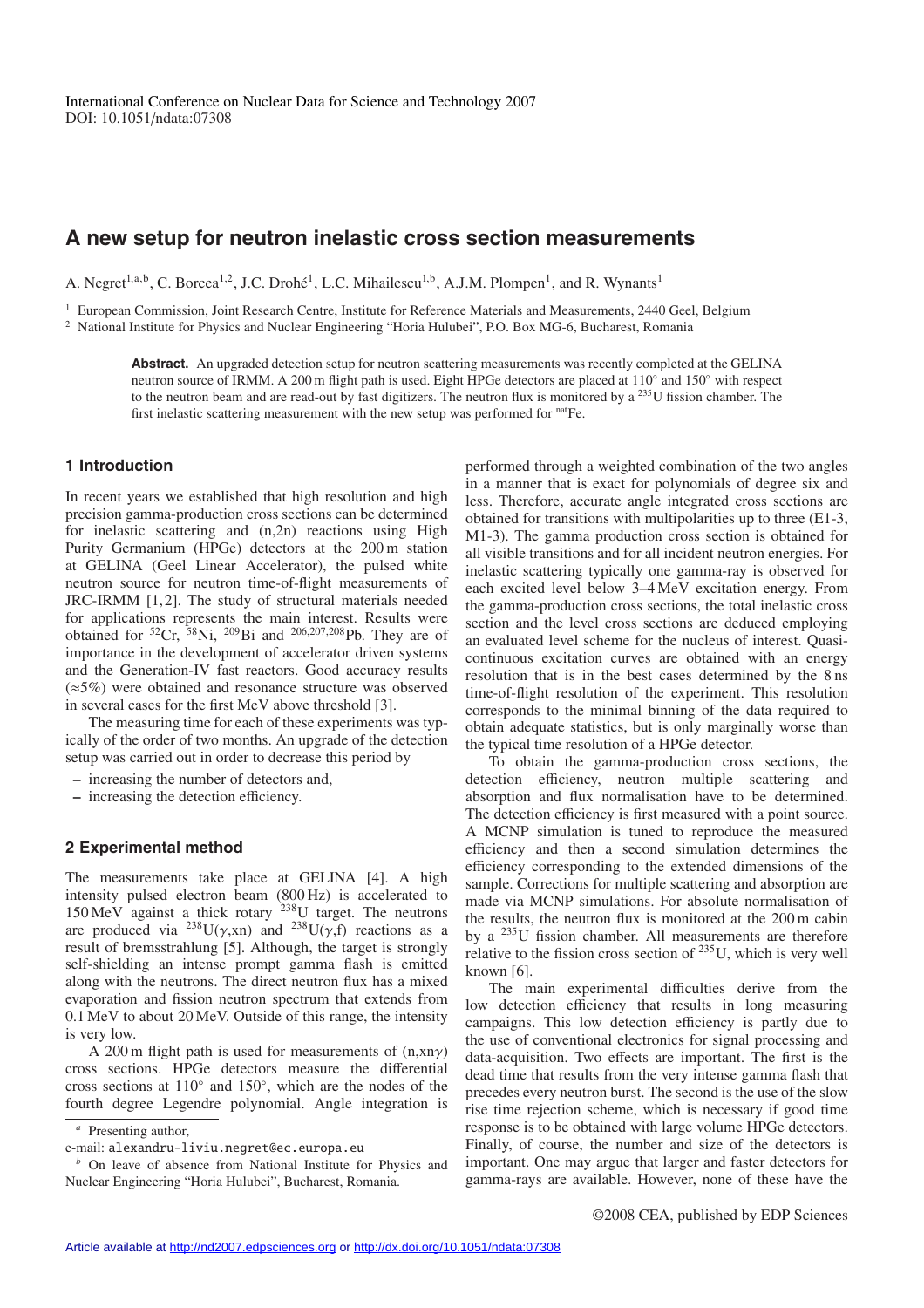excellent gamma-ray energy selectivity, which we believe is essential for obtaining accurate (n,xnγ) cross sections.

### **3 Upgrade of the detection system**

Compared to earlier reports, the detection efficiency was improved by increasing the number of detectors and by improving the dead time and time response for each detector by using fast wave form digitizers.

#### **3.1 Upgrade of the number of detectors**

All measurements mentioned in the introduction were performed with 2–4 HPGe detectors, placed in a horizontal plane around the sample. In order to further increase the number of detectors a support had to be created taking account of the preferred angles (nodes of the fourth Legendre polynomial) and the fact that the forward hemisphere is less favourable due to the enhanced impact of the gamma-flash. In the present experimental arrangement the only cause for observation of the gamma flash and the subsequent long dead time with conventional pulse processing, is the fact that such gammas are scattered by the sample under study. Forward scattering is considerably stronger than backward scattering. As mentioned in the previous section, the HPGe detectors have to be placed at 110◦ and 150◦ with respect to the incoming beam in order to allow a precise angle integration of the cross section. Therefore, although the angular distribution is symmetric with respect to 90◦, the two corresponding forward angles (70◦ and 30◦) were avoided.

An aluminum frame was completed and installed which provides support for twelve HPGe detectors. Four detectors may be supported at each of the angles of 110◦, 125◦ and 150◦. The first eight HPGe detectors are currently placed at 110◦ and 150◦, four in the horizontal and four in the vertical plane. Seven detectors have a relative efficiency of 100% and one has 70%. The angle of 125◦ is of interest only if a better knowledge of the angular distribution of gamma rays is required. A manifold with eight outlets facilitates manual filling of the HPGe detectors with liquid nitrogen.

#### **3.2 A digitizer-based acquisition system**

The effort for the migration towards a digitized acquisition system started three years ago [7]. The digitized acquisition brings a much simplified electronic scheme together with an improvement of the efficiency due mainly to a better handling of the gamma flash. In addition, for gamma-rays of energy less than 500 keV the time response is significantly improved compared to the conventional slow rise time rejection scheme, resulting in a much improved detection efficiency.

The DC440 digitizers from Acqiris are used. They have 12 bits amplitude resolution, i.e., 4096 channels full range, and a sampling frequency of 420 Msamples/s, i.e., 2.38 ns/sample. This is sufficient for the energy and time resolution that the HPGe detectors can achieve. The DC440 card has no onboard processing capabilities. To limit data transfer time, two



Fig. 1. Total inelastic cross section of <sup>206</sup>Pb. Comparison of two independent measurements performed at IRMM in 2005 and 2006 respectively. During the 2006 measurement campaign the new digitized acquisition system was used.

Aquiris compact PCI crates are used. Each has two DC440 cards with two independent channels so that one card serves two detectors. Each crate is connected to a dedicated PC. The acquisition software acquires the traces from the digitizers, performs the online data processing and stores the time and the energy for each event in listmode files.

Each card has an external trigger common to the two detectors that are connected. The trigger is based on a coincidence condition between the  $T_0$  signal that is synchronous with the electron pulse shortly before it strikes the neutron producing target and a signal coming from any of the two detectors. Detector signals result in a trigger only when they occur at a time corresponding to the neutron energy range of interest. The card is therefore read-out only when a neutron-induced event took place. In that case both channels are read and the two traces  $(10^4 \text{ samples of } 2.38 \text{ ns})$  are transferred to the PC. This corresponds to a rate of about 6 events/second for each detector and yields a negligible dead time for the acquisition.

The digitized system was extensively tested before being adopted as a main acquisition system for the upgraded setup [7]. A further check was provided recently with a predecessor of the setup described here. In order to improve the knowledge of the <sup>206</sup>Pb(n,n') and <sup>206</sup>Pb(n,2n) cross sections but also to test the digitizer-based acquisition, an earlier experiment was reiterated using a different (larger) enriched sample and other detector efficiencies. The new measurement benefited from better statistics and the gamma production cross sections for a few extra transitions could be obtained. Figure 1 compares the total inelastic cross section of  $206Pb$ from the two measurements. Indeed, the results overlap better than the considered uncertainties of 5%. This comparison brought the final validation of the digitized acquisition system.

Generally, the performances of the digitized acquisition in terms of time and energy resolution are similar to those of the conventional acquisition based on CFDs and ADCs. However, we should note that, in order to meet this goal, a very clean initial signal is required. Special efforts were made in order to avoid any source of electronic noise. Figure 2 displays a region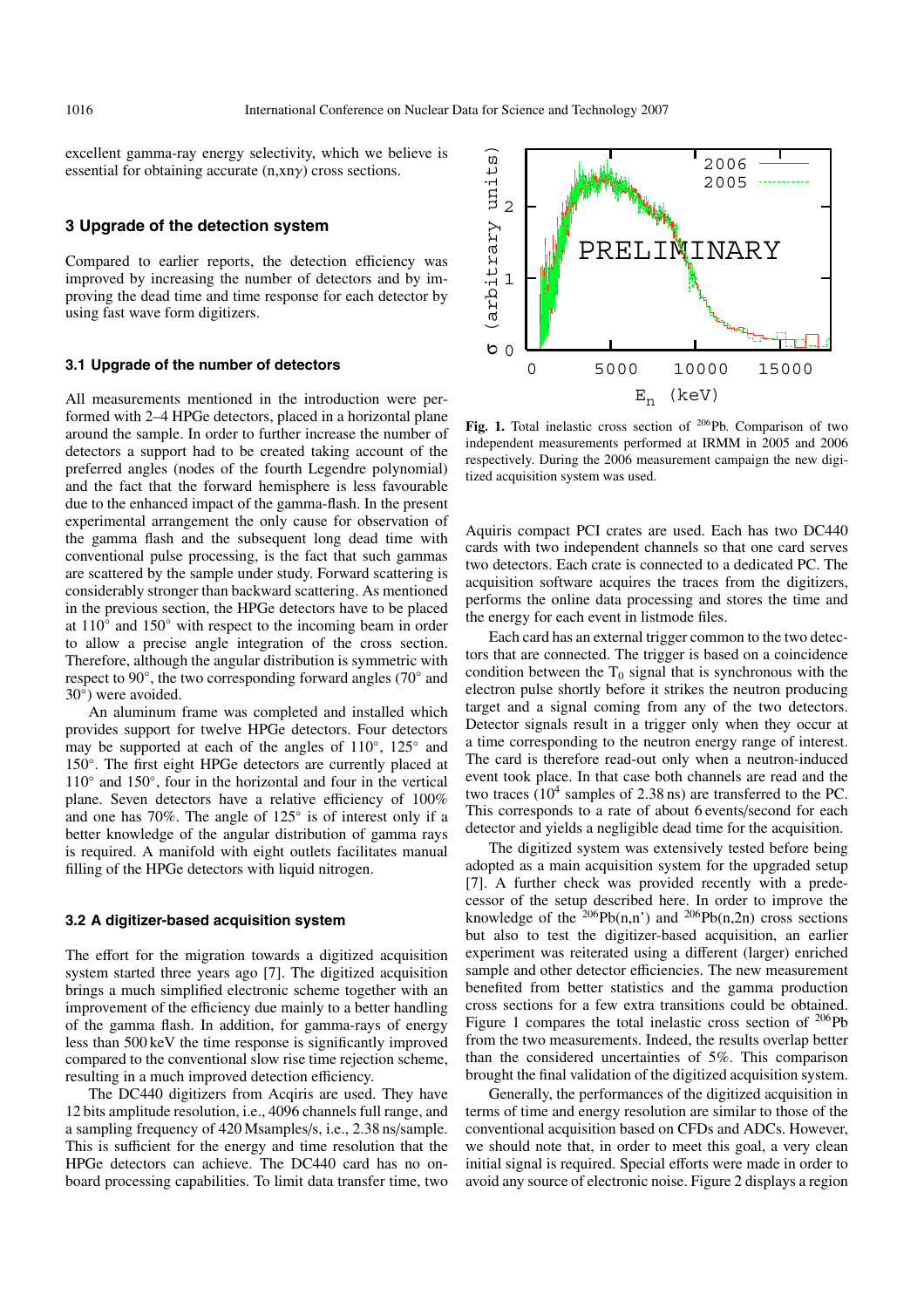

**Fig. 2.** Zoom of the gamma production cross section for the 803 keV transition in 206Pb. The very good time (i.e., neutron energy) resolution allows us to probe the structure of the compound nucleus.

of the gamma production cross section for the first gamma transition in <sup>206</sup>Pb obtained with the digitizers. The very good time (i.e., neutron energy) resolution allows us to probe the resonant structures.

The two main advantages of the digitized acquisition are the increased detection efficiency and a significant simplification of the required electronic scheme associated with the triggering.

The increase of efficiency comes primarly from a better handling of the gamma flash. With the conventional system, each time when a gamma flash hits a detector and the signal was passed to an ADC, the dead time was of the order of  $10 \mu s$  and blocked the system for the entire neutron burst. This was the case for about 15% of all bursts. The digitized system avoids this dead time as it is able to disentangle pulses separated by more than  $1.5 \mu s$ . Therefore, pulse pile-up of a neutron-induced signal with a gamma-flash induced signal is no longer a problem. It may be noted that the data transfer of 20 000 samples (40 kB) per event takes a considerable fraction of the time between two neutron bursts (1.25 ms at 800 Hz burst rate). However, using a trigger that checks if a neutroninduced event occured results in an effective time between two events of about 100 ms. Thus, system dead time is negligible. We use the capability of recording the signal before the trigger. The procedure to improve the time response for gamma-rays with energies less than 500 keV is explained in ref. [7].

The use of digitizers also reduces the additional electronic modules needed. They are limited to the simple trigger scheme mentioned above, while the detector's outputs are provided directly to the digitizers. This becomes important in view of the increased number of detectors used at present, not only in terms of simplification but also for decreasing the chance of malfunction of one of these modules.

## **4 Preliminary results**

The first measurements with the new setup were performed on an iron sample. Iron is essential as structural material;



Fig. 3. Total inelastic cross section of <sup>56</sup>Fe. Preliminary results.

it was emphasized [8] that more precise inelastic and (n,2n) cross sections are required in the design of Accelerator-Driven Assemblies.

We used a natFe sample. The data was accumulated for about six weeks. In order to estimate the background conditions short runs were made with  $n$ <sup>at</sup>Ni, <sup>27</sup>Al and with an empty frame. The analysis of these data is under way. It seems that the new geometry of detection we use, with the frame in place, guarantees rather clean conditions from the point of view of the scattered neutrons or gammas. A first estimate of the shape of the total inelastic cross section of  ${}^{56}Fe$  is shown in figure 3.

#### **5 Summary and outlook**

The setup running at GELINA for  $(n, xn\gamma)$  measurements underwent recently a major upgrade. The number of HPGe detectors was increased from four to eight and a furter extension to twelve is foreseen in the near future. The acquisition for the HPGe detectors migrated towards one based on digitizers, providing higher efficiency and stability. The digitizer-based acquisition was extensively tested and validated by carefull comparison with the conventional system.

A dedicated software was developed for the new acquisition. Although it is running properly, further software upgrades are required. A more user-friendly interface and better visualisation capabilities have to be implemented. Further, a wider software, dedicated to more than one type of measurement will be developed and adopted.

In conclusion, the new setup existing at the 200 m cabin of GELINA represents primarily a spectrometer for the study of (n,xnγ) reactions on structural materials, inert materials and fission products with significantly improved measurement time (about three-five weeks versus the initial ten-twelve weeks). It will represent a "data factory" for inelastic neutron scattering data and will open various possibilities for other applications. The setup may be operated as a user facility for external parties. Data analysis for measurements on natural iron performed with this setup is underway and a measurement campaign was started for natural silicon.